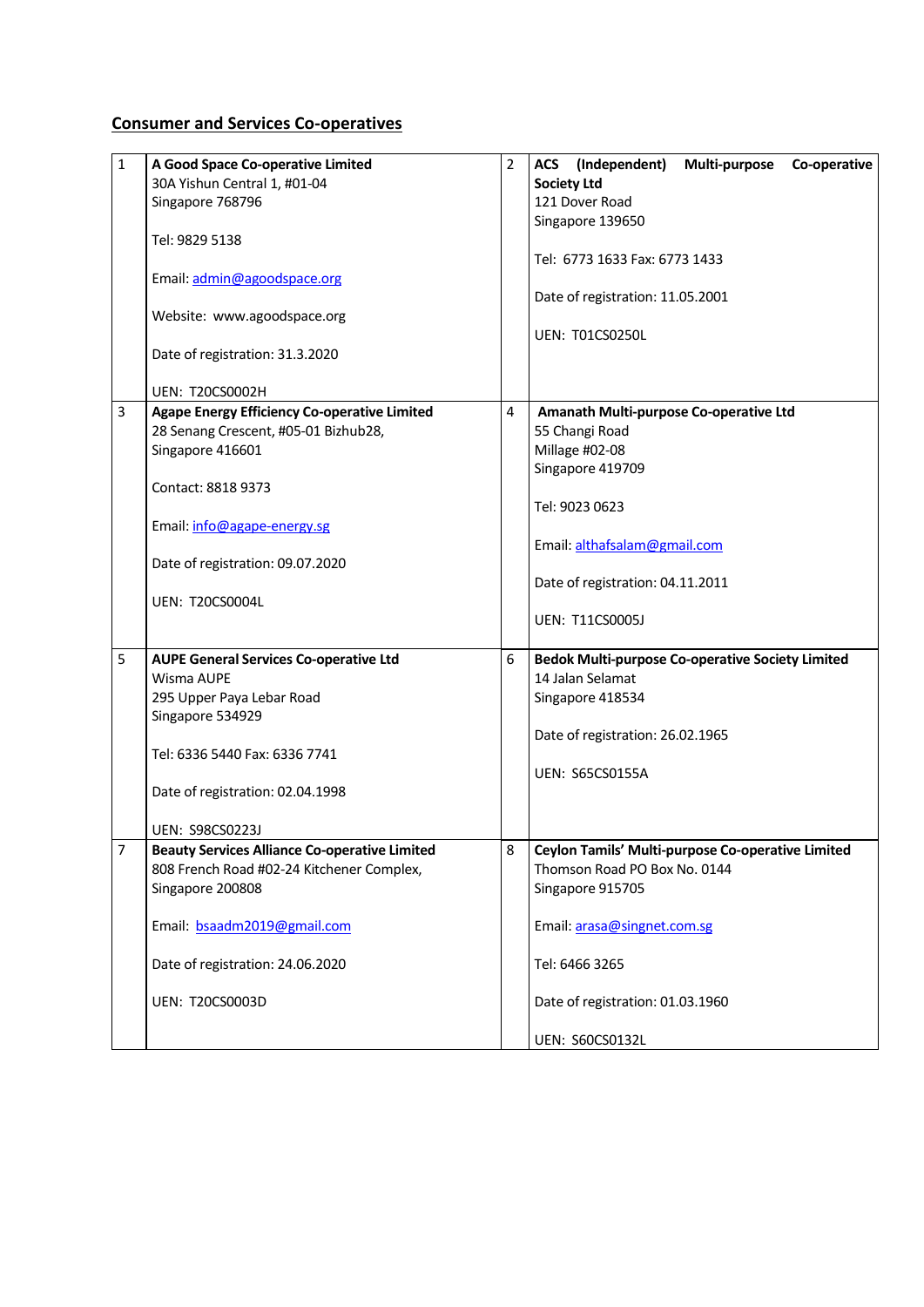| 9  | <b>Choice Décor Co-operative Society Ltd</b>                   | 10 I            | Co-operative of SCDF Employees Ltd                |
|----|----------------------------------------------------------------|-----------------|---------------------------------------------------|
|    | Blk 22 Sin Ming Road #01-232                                   |                 | <b>COSEM Headquarters</b>                         |
|    | Singapore 570022                                               |                 | 37 Gul Avenue                                     |
|    |                                                                |                 | Singapore 629677                                  |
|    | Tel: 6298 3810 Fax: 6298 7810                                  |                 |                                                   |
|    |                                                                |                 | Tel: 6898 4171                                    |
|    | Email: choicedc@singnet.com.sg                                 |                 |                                                   |
|    |                                                                |                 | Date of registration: 01.06.2005                  |
|    | Date of registration: 01.12.1999                               |                 |                                                   |
|    |                                                                |                 | <b>UEN: T05CS0239G</b>                            |
|    | <b>UEN: S99CS0231E</b>                                         |                 |                                                   |
|    |                                                                |                 |                                                   |
|    | [Note: Co-op is under liquidation]                             |                 |                                                   |
|    |                                                                |                 |                                                   |
| 11 | <b>Co-operative Society of Nanyang Technological</b>           | 12 <sub>1</sub> | <b>Educare Co-operative Limited</b>               |
|    | <b>University Limited</b>                                      |                 | 583 Serangoon Road                                |
|    | 50 Nanyang Avenue, Administrative Building, Level 3            |                 | Singapore 218197                                  |
|    | Singapore 639798                                               |                 |                                                   |
|    |                                                                |                 | Tel: 62960563 Fax: 62991316                       |
|    | Website: www.coop-ntu.com                                      |                 |                                                   |
|    | Date of registration: 11.02.2014                               |                 | Date of registration: 18.08.2004                  |
|    |                                                                |                 |                                                   |
|    | <b>UEN: T14CS0001G</b>                                         |                 | UEN: T04CS0238F                                   |
|    |                                                                |                 |                                                   |
| 13 | <b>Employment for Persons with Intellectual Disability Co-</b> | 14              | <b>Entrepreneurs' Co-operative Limited</b>        |
|    | operative Ltd                                                  |                 | 14 Jalan Chengam                                  |
|    | Blk 232A Serangoon Ave 2 #12-129                               |                 | Singapore 578297                                  |
|    | Singapore 551232                                               |                 |                                                   |
|    |                                                                |                 | Tel: 6735 0972 Fax: 6738 7621                     |
|    | Email: chinwah.e4pid@gmail.com                                 |                 | Website: www.eclsingapore.com                     |
|    |                                                                |                 |                                                   |
|    | Date of registration: 09.12.2011                               |                 | Date of registration: 26.06.2008                  |
|    |                                                                |                 |                                                   |
|    | <b>UEN: T11CS0006E</b>                                         |                 | <b>UEN: T08CS0241D</b>                            |
|    |                                                                |                 |                                                   |
| 15 | <b>GP+ Co-operative Limited</b>                                | 16 I            | <b>Helmet and The Penguin Cooperative Limited</b> |
|    | 994 Bendemeer Road #06-09                                      |                 | 335B Yishun St 31 #11-57,                         |
|    | Singapore 339943                                               |                 | Singapore 762335                                  |
|    |                                                                |                 |                                                   |
|    | Tel: 92972921                                                  |                 | Tel: 9797 8149                                    |
|    | Website: https://gpplus.coop                                   |                 | Email: hatp.coop@gmail.com                        |
|    |                                                                |                 |                                                   |
|    | Date of registration: 28.08.2018                               |                 | Date of registration: 17.02.2020                  |
|    |                                                                |                 |                                                   |
|    | <b>UEN: T18CS0002A</b>                                         |                 | <b>UEN: T20CS0001A</b>                            |
|    |                                                                |                 |                                                   |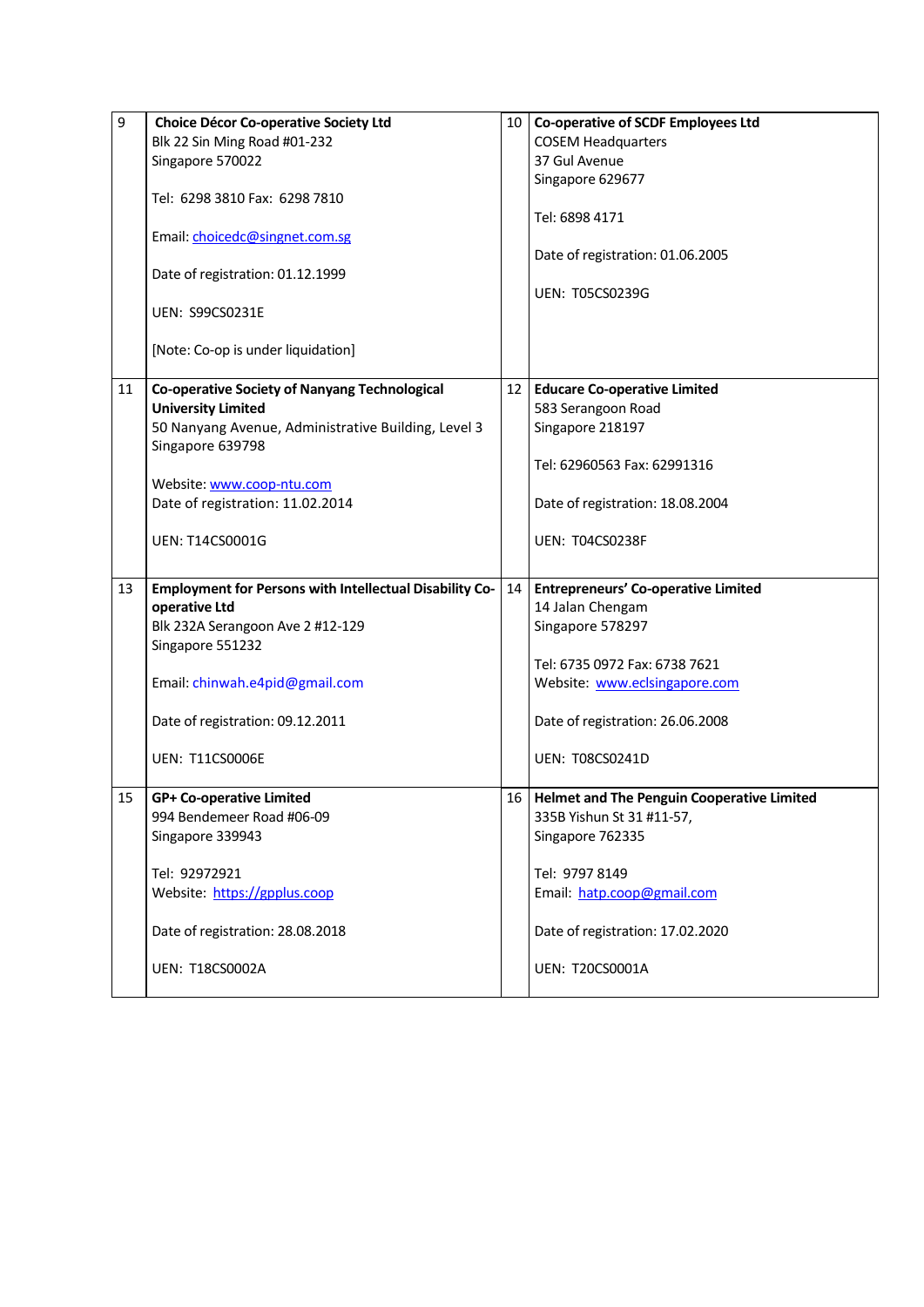| 17 | <b>Industrial and Services Co-operative Society Limited</b> | 18 I            | <b>Istoria Cooperative Singapore Limited</b>         |
|----|-------------------------------------------------------------|-----------------|------------------------------------------------------|
|    | 237 Alexandra Road                                          |                 | 10 Anson Road #10-11 International Plaza,            |
|    | #04-19 The Alexcier                                         |                 | Singapore 079903                                     |
|    | Singapore 159929                                            |                 |                                                      |
|    |                                                             |                 | Website: https://istoria.sg                          |
|    | Tel: 6743 7885 Fax: 6472 1987                               |                 |                                                      |
|    | website: www.iscos.org.sg                                   |                 | Date of registration: 1.11.2018                      |
|    |                                                             |                 |                                                      |
|    | Date of registration: 14.07.1989                            |                 | <b>UEN: T18CS0004D</b>                               |
|    |                                                             |                 |                                                      |
|    | <b>UEN: S89CS0200B</b>                                      |                 |                                                      |
| 19 | Japanese Residents' Multi-purpose Co-operative              | 20              | Kaizen Co-operative Limited                          |
|    | Limited                                                     |                 |                                                      |
|    | c/o The Japanese School                                     |                 | 65 Lorong 24A Geylang                                |
|    | 95 Clementi Road                                            |                 | Singapore 398589                                     |
|    | Singapore 129782                                            |                 |                                                      |
|    |                                                             |                 |                                                      |
|    | Tel: 6775 3366 Fax: 6778 0801                               |                 | Tel: 6512 4773                                       |
|    |                                                             |                 |                                                      |
|    | Date of registration: 17.11.1976                            |                 | Date of registration: 29.08.2016                     |
|    | <b>UEN: S76CS0177L</b>                                      |                 | <b>UEN: T16CS0004E</b>                               |
| 21 | Keppel FELS Multi-purpose Co-operative Society              | 22 <sub>1</sub> | Kyosei Travel Co-operative Limited                   |
|    | <b>Limited</b>                                              |                 | 65 Lorong 24A Geylang,                               |
|    | 50 Gul Road                                                 |                 | Singapore 398589                                     |
|    |                                                             |                 |                                                      |
|    | Singapore 629351                                            |                 | Date of registration: 24.09.2018                     |
|    | Tel: 6863 7048 Fax: 6861 1387                               |                 |                                                      |
|    |                                                             |                 | <b>UEN: T18CS0003H</b>                               |
|    | Date of registration: 23.01.1978                            |                 |                                                      |
|    |                                                             |                 |                                                      |
|    | UEN: S78CS0183J                                             |                 |                                                      |
| 23 | Love Empowered Co-operative Limited                         | 24              | <b>Malay Settlement Co-operative Society Limited</b> |
|    | 66 Bayshore Road                                            |                 | 62 Changi Road #03-02                                |
|    | #23-02 Bayshore Park                                        |                 | Singapore 419713                                     |
|    | Singapore 469985                                            |                 |                                                      |
|    |                                                             |                 | Tel: 97560545                                        |
|    | Email: : lovempowered@hotmail.com                           |                 |                                                      |
|    |                                                             |                 | Date of registration: 22.12.1936                     |
|    | Date of registration: 04.05.2015                            |                 |                                                      |
|    |                                                             |                 | <b>UEN: S36CS0039B</b>                               |
|    | <b>UEN: T15CS0001A</b>                                      |                 |                                                      |
|    |                                                             |                 |                                                      |
| 25 | <b>Mercatus Co-operative Limited</b>                        | 26 I            | <b>Mercatus Alpha Co-operative Limited</b>           |
|    | No. 1 Marina Boulevard #15-01                               |                 | No. 1 Marina Boulevard #15-01                        |
|    | One Marina Boulevard                                        |                 | One Marina Boulevard                                 |
|    | Singapore 018989                                            |                 | Singapore 018989                                     |
|    |                                                             |                 |                                                      |
|    | Date of registration: 31.05.2011                            |                 | Tel: 6213 8001 Fax: 6438 4506                        |
|    |                                                             |                 |                                                      |
|    | <b>UEN: T11CS0004B</b>                                      |                 | Date of registration: 29.08.2016                     |
|    |                                                             |                 |                                                      |
|    |                                                             |                 | <b>UEN: T16CS0005A</b>                               |
|    |                                                             |                 |                                                      |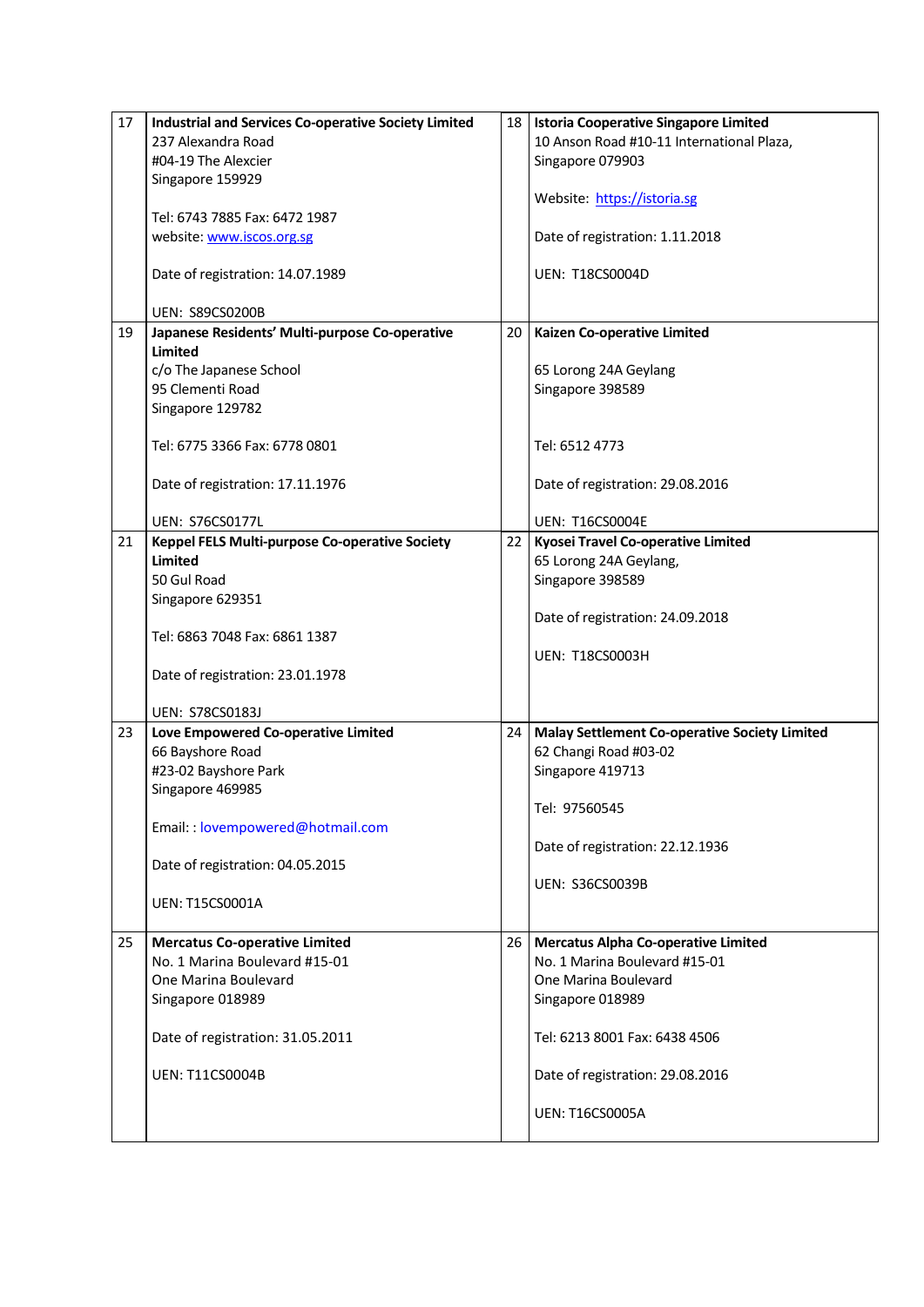| 27 | <b>Mercatus Beta Co-operative Limited</b>          |      | 28   Mercatus Delta Co-operative Limited  |
|----|----------------------------------------------------|------|-------------------------------------------|
|    | No. 1 Marina Boulevard #15-01                      |      | No. 1 Marina Boulevard #15-01             |
|    | One Marina Boulevard                               |      | One Marina Boulevard                      |
|    | Singapore 018989                                   |      | Singapore 018989                          |
|    | Tel: 6213 8413 Fax: 6438 4506                      |      | Tel: 6213 8000 Fax: 6327 3700             |
|    | Date of registration: 17.03.2016                   |      | Date of registration: 20.02.2014          |
|    | <b>UEN: T16CS0001F</b>                             |      | <b>UEN: T14CS0002C</b>                    |
|    |                                                    |      |                                           |
| 29 | <b>Mercatus Epsilon Co-operative Limited</b>       | 30   | Mercatus Gamma Co-operative Limited       |
|    | No. 1 Marina Boulevard #15-01                      |      | No. 1 Marina Boulevard #15-01             |
|    | One Marina Boulevard                               |      | One Marina Boulevard                      |
|    | Singapore 018989                                   |      | Singapore 018989                          |
|    | Tel: 6213 8001 Fax: 6438 4506                      |      | Tel: 6213 8001 Fax: 6438 4506             |
|    | Date of registration: 15.03.2017                   |      | Date of registration: 17.03.2016          |
|    | <b>UEN: T17CS0001L</b>                             |      | UEN: T16CS0003J                           |
| 31 | <b>Mercatus Zeta Co-operative Limited</b>          | 32 I | <b>Methodist Co-operative Society Ltd</b> |
|    | No. 1 Marina Boulevard #15-01                      |      | 496 Upper Bukit Timah Road                |
|    | One Marina Boulevard                               |      | #04-21                                    |
|    | Singapore 018989                                   |      | Singapore 678099                          |
|    |                                                    |      |                                           |
|    | Tel: 6213 8001 Fax: 6438 4506                      |      | Tel: 67693239, 67698570 Fax: 67698570     |
|    | Date of registration: 21.07.2017                   |      | email: mabel@methodistcoop.org.sg         |
|    | <b>UEN: T17CS0003C</b>                             |      | Date of registration: 25.07.1995          |
|    |                                                    |      | <b>UEN: S95CS0216K</b>                    |
| 33 | Ngee Ann Polytechnic Consumer Co-operative Society | 34   | <b>NTUC Choice Homes Co-operative Ltd</b> |
|    | Limited                                            |      | No. 1 Marina Boulevard #15-01             |
|    | 535 Clementi Road                                  |      | One Marina Boulevard                      |
|    | Singapore 599489                                   |      | Singapore 018989                          |
|    | Tel: 6462 0306 Fax: 6462 0387                      |      | Tel: 6213 8822 Fax: 6327 5966             |
|    | website: www.npco-op.com                           |      |                                           |
|    | Date of registration: 01.06.1971                   |      | Website: www.ntuc-choicehomes.com         |
|    |                                                    |      |                                           |
|    |                                                    |      | Date of registration: 30.11.1995          |
|    | UEN: S71CS0164D                                    |      |                                           |
|    |                                                    |      | <b>UEN: S95CS0218B</b>                    |
|    |                                                    |      |                                           |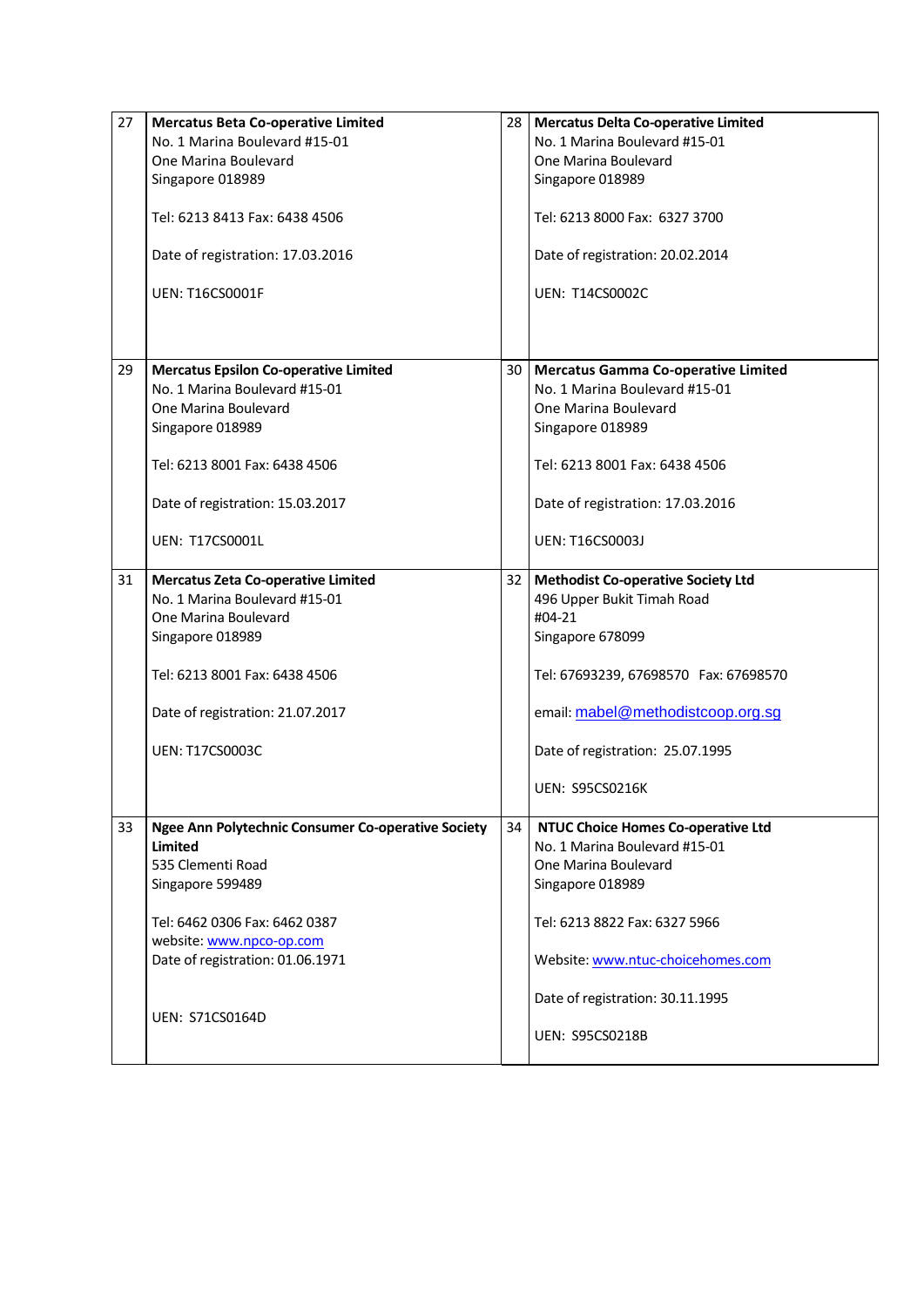| 35 | <b>NTUC Enterprise Co-operative Limited</b>      | 36 I            | <b>NTUC Enterprise Nexus Co-operative Limited</b> |
|----|--------------------------------------------------|-----------------|---------------------------------------------------|
|    | No. 1 Marina Boulevard #15-09                    |                 | No. 1 Marina Boulevard, #15-09,                   |
|    | One Marina Boulevard                             |                 | One Marina Boulevard                              |
|    | Singapore 018989                                 |                 | Singapore 018989                                  |
|    |                                                  |                 |                                                   |
|    | Date of registration: 13.07.2012                 |                 | Date of registration: 06.03.2018                  |
|    | <b>UEN: T12CS0002D</b>                           |                 |                                                   |
|    |                                                  |                 | <b>UEN: T18CS0001E</b>                            |
|    |                                                  |                 |                                                   |
|    |                                                  |                 |                                                   |
| 37 | <b>NTUC Fairprice Co-operative Limited</b>       | 38 <sup>1</sup> | <b>NTUC First Campus Co-operative Ltd</b>         |
|    | 1 Joo Koon Circle                                |                 | 229 Mountbatten Road                              |
|    | #13-01 Fairprice Hub                             |                 | #02-08 Mountbatten Square                         |
|    | Singapore 629117                                 |                 | Singapore 398007                                  |
|    |                                                  |                 |                                                   |
|    | Tel: 6888 1888 Fax: 6397 4001                    |                 | Tel: 6509 7888 Fax: 6509 6323                     |
|    |                                                  |                 |                                                   |
|    | website: www.fairprice.com.sg                    |                 | website: www.ntucfirstcampus.com                  |
|    | Date of registration: 01.05.1983                 |                 | Date of registration: 02.03.1992                  |
|    |                                                  |                 |                                                   |
|    | <b>UEN: S83CS0191L</b>                           |                 | <b>UEN: S92CS0206A</b>                            |
|    |                                                  |                 |                                                   |
| 39 | <b>NTUC Foodfare Co-operative Ltd</b>            | 40              | NTUC INCOME Insurance Co-operative Limited        |
|    | 10 Senoko Way,                                   |                 | 75 Bras Basah Road                                |
|    | Singapore 758031                                 |                 | <b>NTUC INCOME Centre</b>                         |
|    |                                                  |                 | Singapore 189557                                  |
|    | Telephone no. 6550 6500/6757 0330 Fax: 6752 8411 |                 |                                                   |
|    |                                                  |                 | Tel: 6788 1777 Fax: 6338 1500                     |
|    | website: www.foodfare.com.sg                     |                 |                                                   |
|    |                                                  |                 | website: www.income.com.sg                        |
|    | Date of registration: 05.05.1995                 |                 |                                                   |
|    |                                                  |                 | Date of registration: 29.05.1970                  |
|    | <b>UEN: S95CS0215C</b>                           |                 |                                                   |
|    |                                                  |                 | <b>UEN: S97CS0162D</b>                            |
|    |                                                  |                 |                                                   |
| 41 | NTUC LearningHub Co-operative Ltd                | 42 I            | <b>NTUC Health Co-operative Ltd</b>               |
|    | 73 Bras Basah Road                               |                 | 55 Ubi Ave 1, #08-01                              |
|    | #02-01 NTUC Trade Union House                    |                 | Singapore 408935                                  |
|    |                                                  |                 |                                                   |
|    | Singapore 189556                                 |                 |                                                   |
|    | Tel: 6336 5482                                   |                 | Tel: 6590 4300 Fax: 6590 4389                     |
|    | Website: www.ntuclearninghub.com                 |                 |                                                   |
|    |                                                  |                 | website: www.ntuchealth.sg                        |
|    | Date of registration: 29.07.2004                 |                 |                                                   |
|    |                                                  |                 | Date of registration: 01.08.1992                  |
|    | <b>UEN: T04CS0237K</b>                           |                 |                                                   |
|    |                                                  |                 | <b>UEN: S92CS0208D</b>                            |
|    |                                                  |                 |                                                   |
|    |                                                  |                 |                                                   |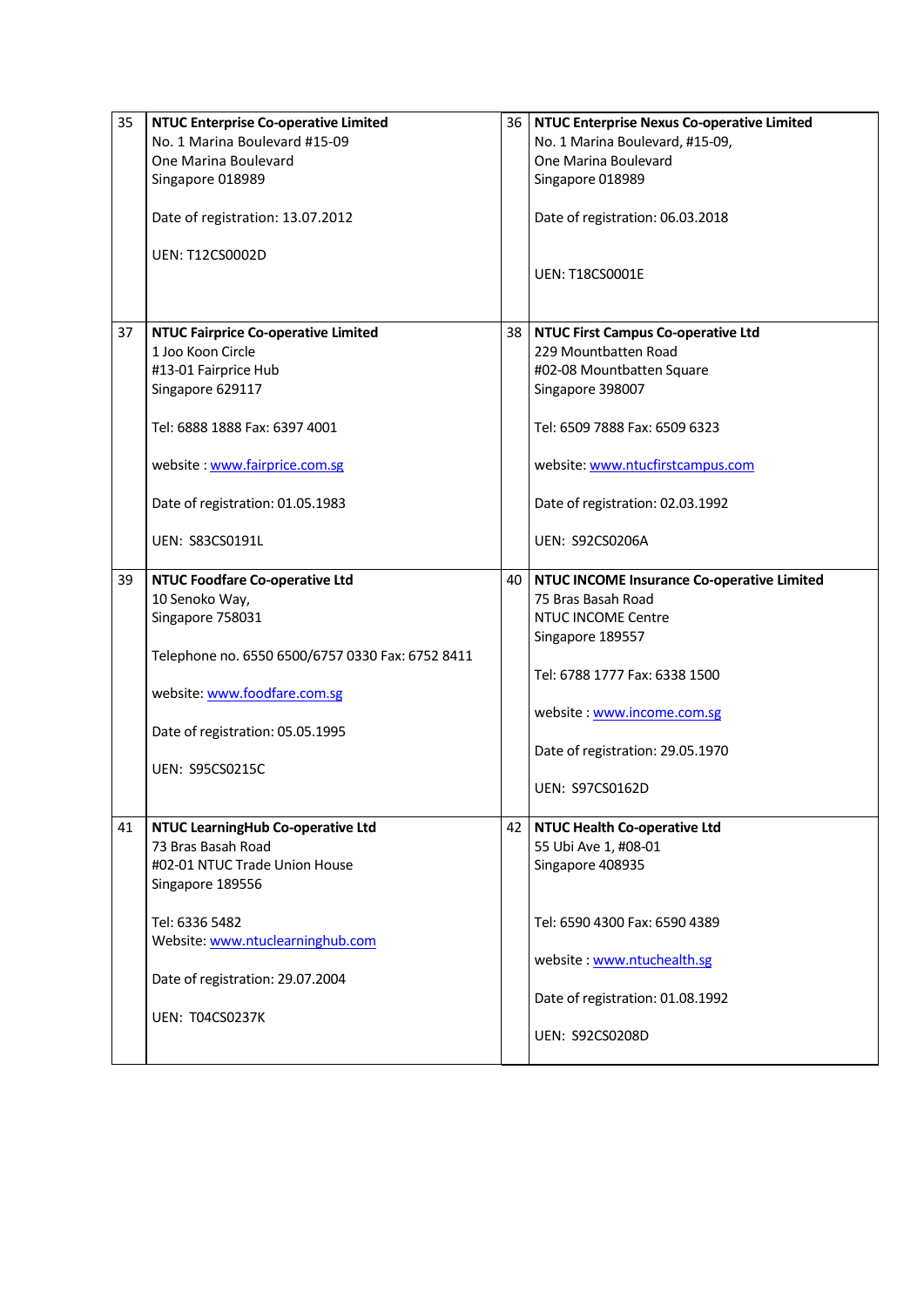| 43 | NUS Multi-purpose Co-operative Society Limited        | 44 I | <b>Phoenix Co-operative Society Ltd</b>      |
|----|-------------------------------------------------------|------|----------------------------------------------|
|    | <b>Ground Floor Central Library</b>                   |      | 10 Anson Road                                |
|    | Kent Ridge                                            |      | #31-01 International Plaza                   |
|    | Singapore 119260                                      |      | Singapore 079903                             |
|    |                                                       |      |                                              |
|    | Tel: 6776 6575 Fax: 6779 6816                         |      | Tel: 6372 7500 Fax: 6686 3995                |
|    |                                                       |      |                                              |
|    | website: http://coop.nus.edu.sg/                      |      | Email address: doris@pcs-ltd.sg              |
|    |                                                       |      |                                              |
|    | Date of registration: 11.04.1969                      |      | Date of registration: 31.07.1997             |
|    |                                                       |      |                                              |
|    | <b>UEN: S69CS0160B</b>                                |      | <b>UEN: S97CS0222H</b>                       |
|    |                                                       |      |                                              |
| 45 | <b>Premier Security Co-operative Limited</b>          | 46 I | <b>Reverse Co-operative Limited</b>          |
|    | 33 Sam Leong Road                                     |      | 16A Still Lane                               |
|    | <b>Premier Security Building</b>                      |      | Singapore 424043                             |
|    | Singapore 207923                                      |      |                                              |
|    |                                                       |      | Tel: 6440 7242                               |
|    | Tel: 6291 9866 Fax: 6291 3709                         |      | Website: www.reverse.org.sg                  |
|    |                                                       |      |                                              |
|    | Date of registration: 17.03.1984                      |      | Emails: lyeheng.choo@reverse.org.sg or       |
|    |                                                       |      | geoffrey.kung@reverse.org.sg                 |
|    | <b>UEN: S84CS0192A</b>                                |      |                                              |
|    |                                                       |      | Date of registration: 27.01.2011             |
|    |                                                       |      |                                              |
|    |                                                       |      | <b>UEN: T11CS0002K</b>                       |
| 47 | <b>RunningHour Co-operative Limited</b>               | 48   | <b>Seacare Co-operative Ltd</b>              |
|    | 56 St Patrick's Road                                  |      | 52 Chin Swee Road                            |
|    | #02-10 St Patrick's Residences                        |      | #09-00 Seacare Building                      |
|    | Singapore 424171                                      |      | Singapore 169875                             |
|    |                                                       |      |                                              |
|    | Tel: 9050 5398                                        |      | Tel: 6379 5666 Fax: 6734 5525                |
|    | Website: www.runninghour.com                          |      |                                              |
|    |                                                       |      | website: www.seacare.com.sg                  |
|    | Email: admin@runninghour.com                          |      | Email: sosea@seacare.com.sg                  |
|    |                                                       |      |                                              |
|    | Date of registration: 16.05.2014                      |      | Date of registration: 28.05.1994             |
|    |                                                       |      |                                              |
|    | <b>UEN: T14CS0003K</b>                                |      | <b>UEN: S94CS0211C</b>                       |
|    |                                                       |      |                                              |
| 49 | <b>SecureGuard Security Services Co-operative Ltd</b> | 50 I | Sembawang Co-operative Thrift & Loan Society |
|    | 97 Killiney Road                                      |      | Limited                                      |
|    | Singapore 239538                                      |      | 51 Admiralty Road West                       |
|    |                                                       |      | Singapore 757443                             |
|    | Tel: 6296 1601 Fax: 6734 1977                         |      |                                              |
|    |                                                       |      | Tel: 6755 5382                               |
|    | Date of registration: 18.05.1999                      |      |                                              |
|    |                                                       |      | Date of registration: 13.04.1933             |
|    | UEN: S99CS0230J                                       |      |                                              |
|    |                                                       |      | UEN: S33CS0016L                              |
|    |                                                       |      |                                              |
|    |                                                       |      |                                              |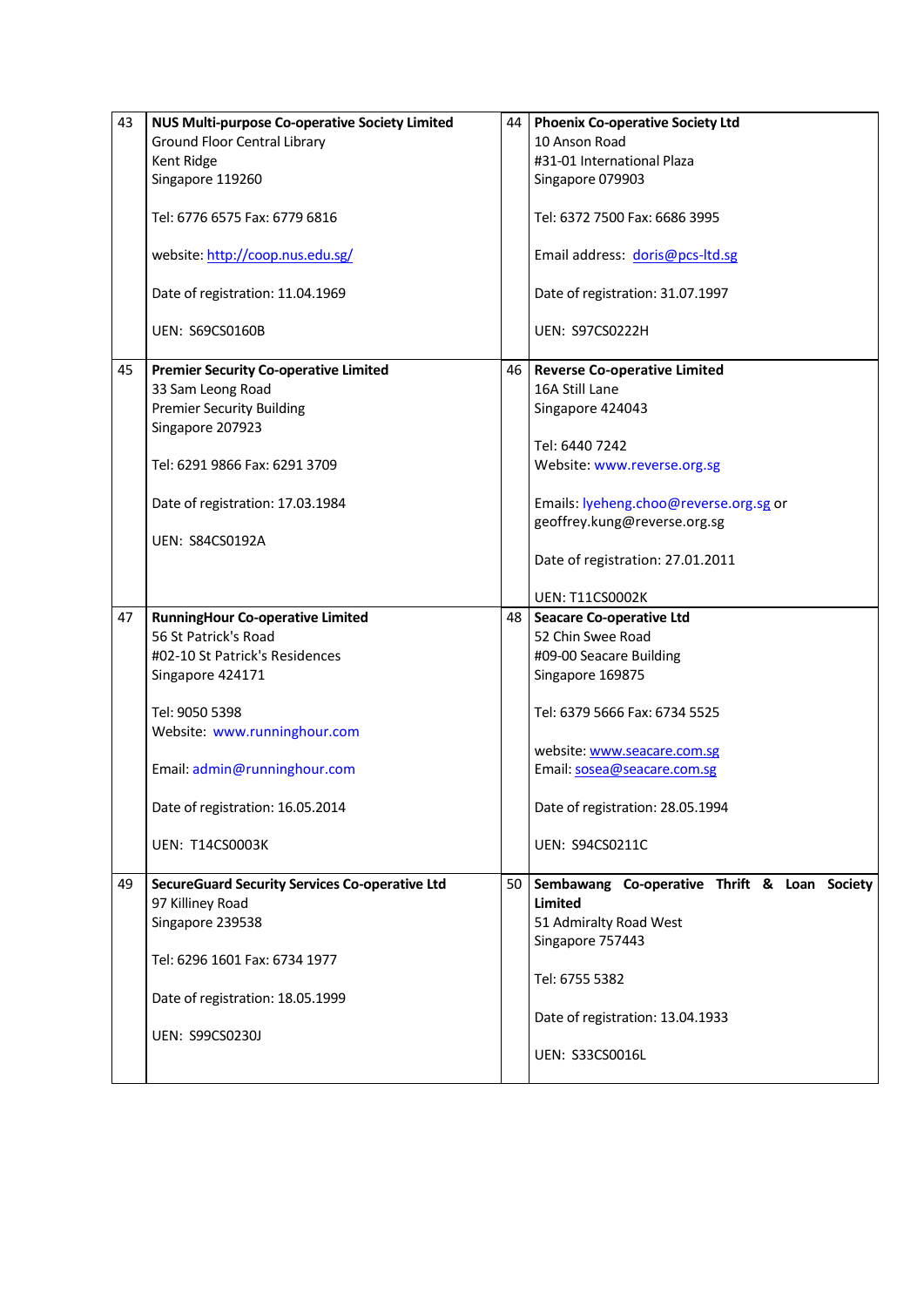| 51 | Sembcorp Marine Multi-purpose Co-operative Society                    | 52   | <b>SGTUFF Co-operative Limited</b>                                |
|----|-----------------------------------------------------------------------|------|-------------------------------------------------------------------|
|    | <b>Limited</b>                                                        |      | 18 Howard Road                                                    |
|    | 94 Tuas South Boulevard                                               |      | #10-01                                                            |
|    | #01-34                                                                |      | Novelty Bizcenter                                                 |
|    | Singapore 637054                                                      |      | Singapore 369585                                                  |
|    | Tel: 6375 4829 Fax: 6252 6990                                         |      | Tel: 6737 7844                                                    |
|    | Date of registration: 21.11.1967                                      |      | Email: info@sgtuff.org.sg                                         |
|    | <b>UEN: S67CS0157C</b>                                                |      | Date of registration: 07.01.2021                                  |
|    |                                                                       |      | <b>UEN: T21CS0006H</b>                                            |
| 53 | <b>Silver Caregivers Co-operative Limited</b>                         | 54 l | <b>Silver Horizon Travel Co-operative Ltd</b>                     |
|    | 81 Anson Rd                                                           |      | 9 Dairy Farm Heights #04-23,                                      |
|    | #08-32                                                                |      | The Skywoods,                                                     |
|    | Singapore 079908                                                      |      | Singapore 677670                                                  |
|    | Tel: 6407-7360 or 9830-3165                                           |      | Date of registration: 28.02.2012                                  |
|    | Website: www.silvercaregivers.org.sg                                  |      | <b>UEN: T12CS0001H</b>                                            |
|    | Email: contact@silvercaregivers.org.sg                                |      |                                                                   |
|    |                                                                       |      |                                                                   |
|    | Date of registration: 3.7.2013                                        |      |                                                                   |
|    | <b>UEN: T13CS0001B</b>                                                |      |                                                                   |
|    |                                                                       |      |                                                                   |
| 55 | <b>Singapore Amalgamated Services Co-operative</b>                    | 56   | <b>Singapore National Co-operative Federation Limited</b>         |
|    | <b>Organisation Ltd</b>                                               |      | 510 Thomson Road #12-02 SLF Building                              |
|    | Blk 30 Telok Blangah Rise #01-316                                     |      | Singapore 298135                                                  |
|    | Singapore 090030                                                      |      |                                                                   |
|    |                                                                       |      | Tel: 6602 0747  Fax: 6259 9577                                    |
|    | Tel: 6273 5183 Fax: 6272 7367                                         |      |                                                                   |
|    |                                                                       |      | website: www.sncf.org.sg                                          |
|    | Date of registration: 16.11.1933                                      |      |                                                                   |
|    |                                                                       |      | Date of registration: 18.09.1980                                  |
|    | <b>UEN: S33CS0022K</b>                                                |      |                                                                   |
|    |                                                                       |      | <b>UEN: S60CS0188A</b>                                            |
| 57 | <b>Singapore Professionals' &amp; Executives' Co-operative</b><br>Ltd | 58 I | Temasek Polytechnic Co-operative Society Ltd<br>21 Tampines Ave 1 |
|    | 12 Arumugan Road,                                                     |      | Singapore 529757                                                  |
|    | #12-12A LTC Building B,                                               |      |                                                                   |
|    | Singapore 409958                                                      |      | Email: TPCoop@tp.edu.sg                                           |
|    |                                                                       |      |                                                                   |
|    | Tel: 8031 8318<br>Fax:                                                |      | Date of registration: 02.08.1994                                  |
|    | Website: www.spec.org.sg                                              |      | <b>UEN: S94CS0212K</b>                                            |
|    | Date of registration: 16.05.2000                                      |      |                                                                   |
|    |                                                                       |      |                                                                   |
|    | <b>UEN: T00CS0232K</b>                                                |      |                                                                   |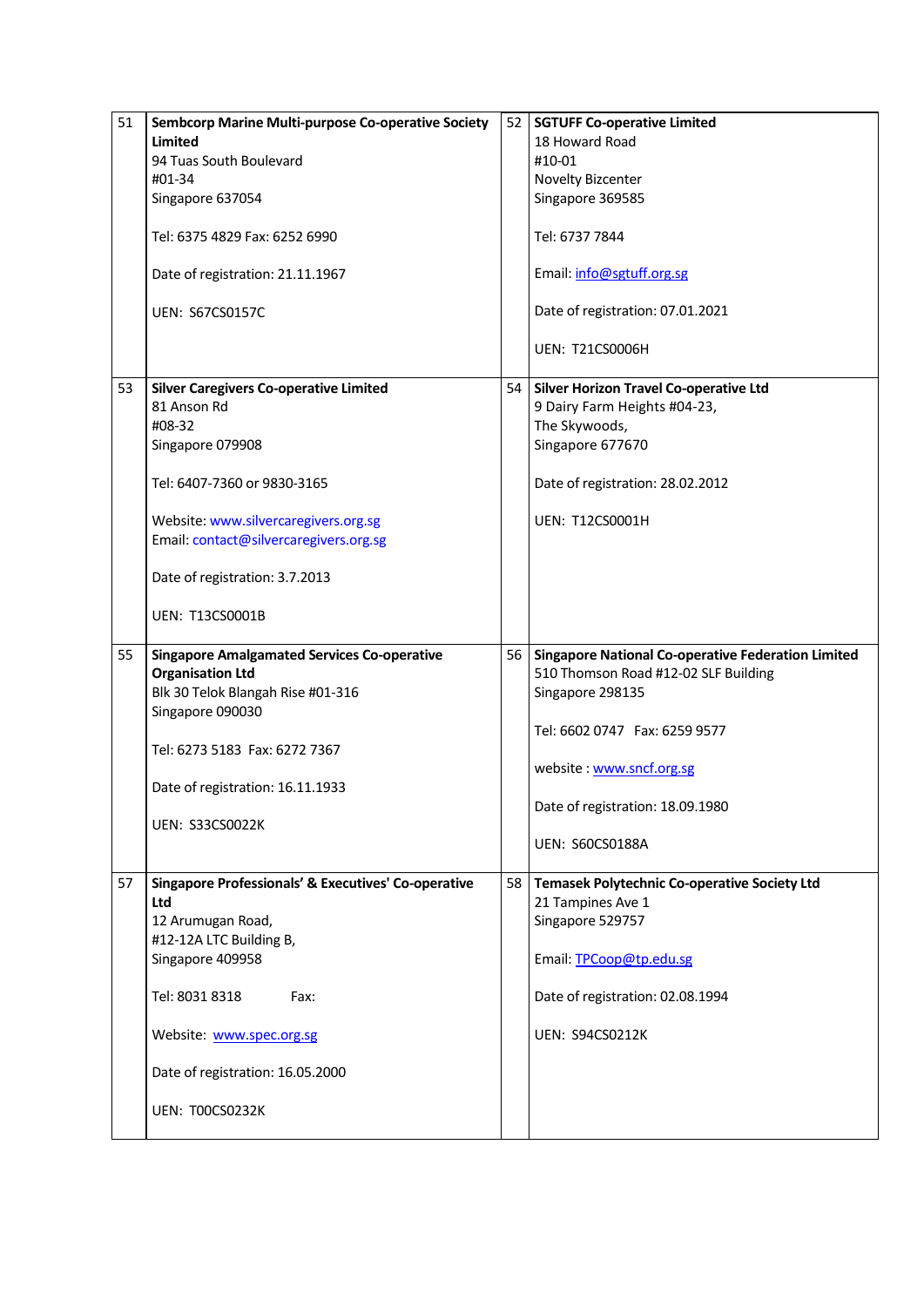| 59 | The Good Life Co-operative Limited                 |                 | 60   TopFlight Sports Co-operative Limited |
|----|----------------------------------------------------|-----------------|--------------------------------------------|
|    | Mt Alvernia Hospital                               |                 | Clementi Avenue 5                          |
|    | <b>Medical Centre D</b>                            |                 | Block 341                                  |
|    | 820 Thomson Road, #07-57                           |                 | #11-166                                    |
|    | Singapore 574623                                   |                 | Singapore 120341                           |
|    | Tel: 6339 6480                                     |                 | Tel: 98577297                              |
|    |                                                    |                 |                                            |
|    | Website: www.thegoodlife.org                       |                 | Date of Registration: 23.06.2015           |
|    | Date of registration: 1.10.2013                    |                 | <b>UEN: T15CS0002H</b>                     |
|    | <b>UEN: T13CS0002J</b>                             |                 |                                            |
|    |                                                    |                 |                                            |
|    |                                                    |                 |                                            |
|    |                                                    |                 |                                            |
| 61 | <b>UTES Multi-purpose Co-operative Society Ltd</b> | 62 <sub>1</sub> | <b>Wavelink Co-operative Ltd</b>           |
|    | 114 Lavender Street                                |                 | 75 Jellicoe Road                           |
|    | #09-76 CT Hub 2                                    |                 | <b>Wavelink Building</b>                   |
|    | Singapore 338729                                   |                 | Singapore 208738                           |
|    |                                                    |                 |                                            |
|    | Tel: 6336 6221  Fax: 6282 1438                     |                 | Tel: 6390 1620 Fax: 6291 0700              |
|    |                                                    |                 |                                            |
|    | Date of registration: 03.02.1992                   |                 | website: www.wavelink.com.sg               |
|    | <b>UEN: S92CS0205E</b>                             |                 | Date of registration : 29.06.2000          |
|    |                                                    |                 |                                            |
|    |                                                    |                 | UEN: T00CS0233F                            |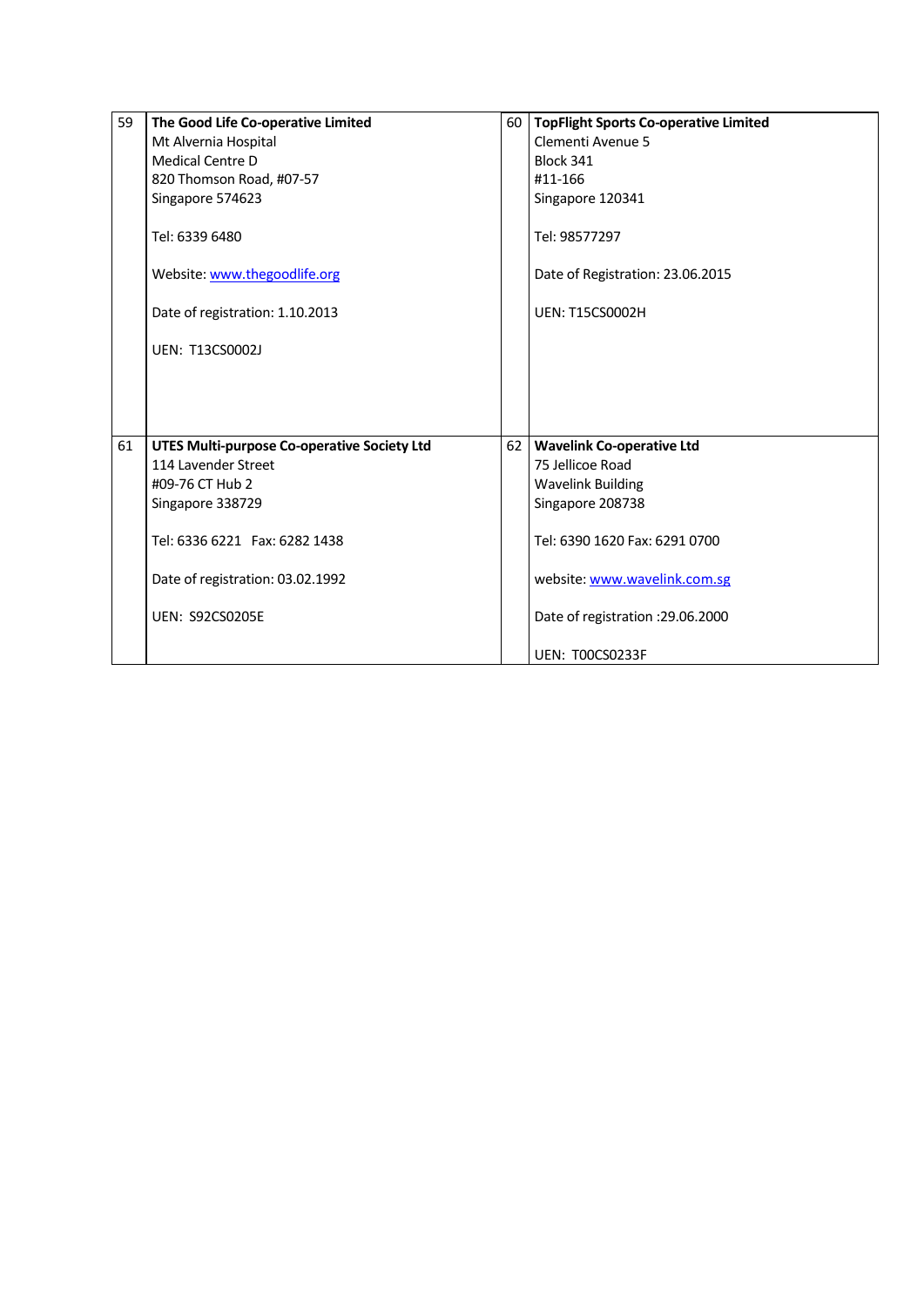## **Credit Co-operatives**

| $\mathbf{1}$ | <b>AUPE Credit Co-operative Limited</b>                | $\overline{2}$ | <b>Citiport Credit Co-operative Limited</b>                      |
|--------------|--------------------------------------------------------|----------------|------------------------------------------------------------------|
|              | <b>WISMA AUPE</b>                                      |                | 83 Kampong Bahru Road                                            |
|              | 295 Upper Paya Lebar Road                              |                | Singapore 169379                                                 |
|              | Singapore 534929                                       |                |                                                                  |
|              |                                                        |                | Tel: 6278 6504 Fax: 6272 8192                                    |
|              | Tel: 6280 8033 Fax: 6280 0854                          |                |                                                                  |
|              |                                                        |                | Date of registration: 09.10.1925                                 |
|              | website: http://aupe.org.sg/                           |                |                                                                  |
|              |                                                        |                | <b>UEN: S25CS0003C</b>                                           |
|              | Date of registration: 09.03.1965                       |                |                                                                  |
|              |                                                        |                |                                                                  |
|              | <b>UEN: S65CS0156H</b>                                 |                |                                                                  |
| 3            | <b>Customs Credit Co-operative Society (S) Limited</b> | 4              | Kampung Pasiran Multi-purpose Co- operative Society              |
|              | 35 Selegie Road                                        |                | Limited                                                          |
|              | Parklane Shopping Mall #04-01                          |                | 10 Gentle Road                                                   |
|              | Singapore 188307                                       |                | Singapore 309194                                                 |
|              |                                                        |                |                                                                  |
|              | Tel: 6338 4890 Fax: 6338 4870                          |                | Tel: 9897 8387                                                   |
|              |                                                        |                |                                                                  |
|              | Date of registration: 12.04.1932                       |                | Date of registration: 03.12.1946                                 |
|              |                                                        |                |                                                                  |
|              | <b>UEN: S32CS0009L</b>                                 |                | <b>UEN: S46CS0044H</b>                                           |
| 5            | <b>Keppel Credit Union Co-operative Limited</b>        | 6              | <b>POLWEL Co-operative Society Ltd</b>                           |
|              | Block 1 Jalan Bukit Merah #01-4536                     |                | 175A Bencoolen Street                                            |
|              | Singapore 150001                                       |                | Burlington Square #12-08                                         |
|              | Tel: 6273 1555 Fax: 6273 4273                          |                | Singapore 189650                                                 |
|              |                                                        |                | Tel: 6235 6428                                                   |
|              | Date of registration: 22.01.1979                       |                |                                                                  |
|              |                                                        |                | website: http://www.polwel.org.sg/                               |
|              | <b>UEN: S79CS0185F</b>                                 |                |                                                                  |
|              |                                                        |                | Date of registration: 16.03.1992                                 |
|              | [Note: Co-op is under liquidation]                     |                |                                                                  |
|              |                                                        |                | <b>UEN: S92CS0207H</b>                                           |
| 7            | SATU Multi-Purpose Co-operative Society Limited        | 8              | Amalgamated<br><b>Singapore</b><br><b>Malays</b><br>Co-operative |
|              | Airline House, SIN ALH 05-A                            |                | <b>Organisation Limited</b>                                      |
|              | 25 Airline Road                                        |                | 785 Geylang Road                                                 |
|              | Singapore 819829                                       |                | Singapore 389673                                                 |
|              |                                                        |                |                                                                  |
|              | Tel: 6541 6090 Fax: 6545 9221                          |                | Tel: 6743 9595                                                   |
|              |                                                        |                |                                                                  |
|              | Date of registration: 10.10.1977                       |                | Date of registration: 29.01.1957                                 |
|              |                                                        |                |                                                                  |
|              | <b>UEN: S77CS0182H</b>                                 |                | <b>UEN: S57CS0105E</b>                                           |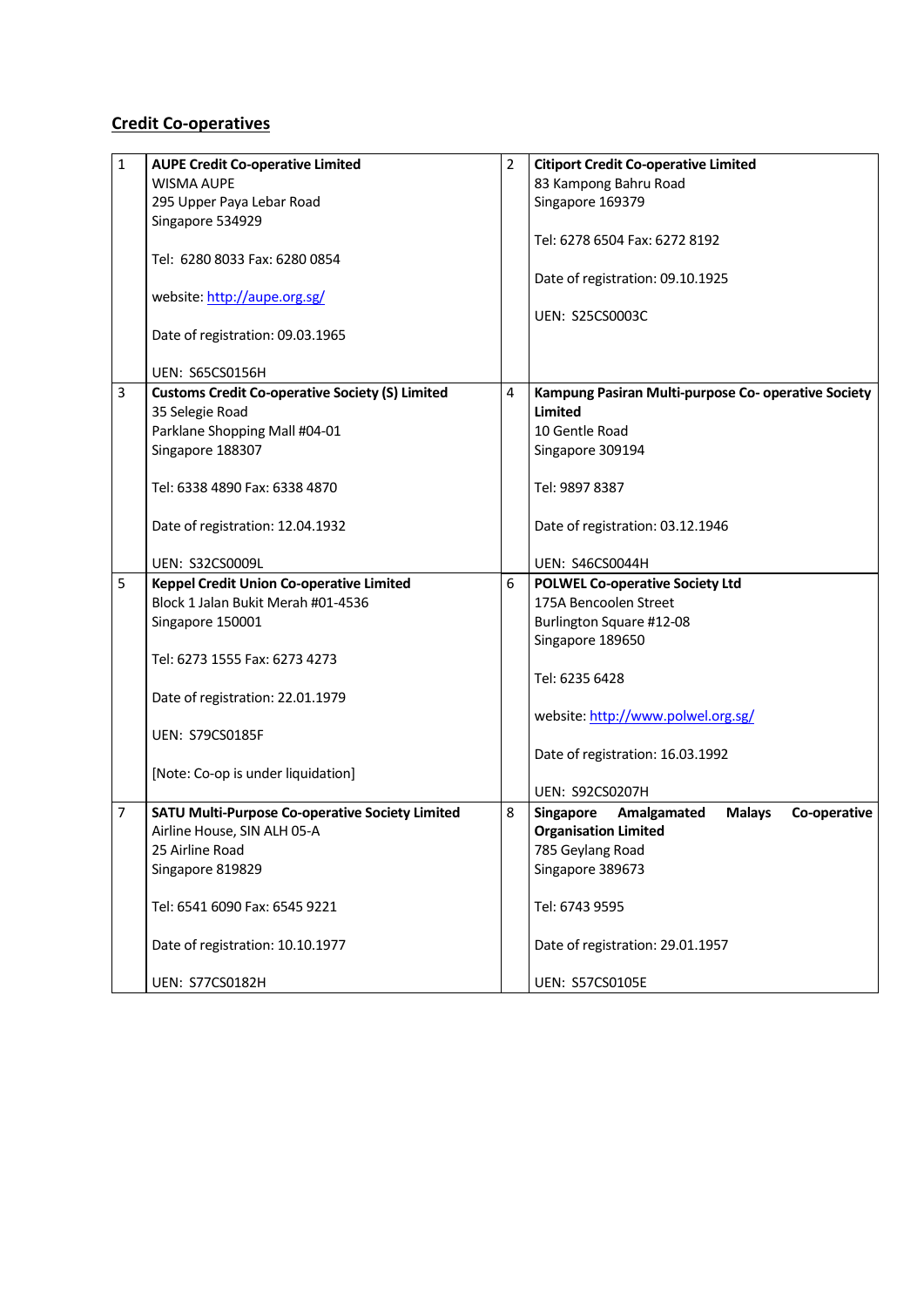| 9  | Singapore Bank Employees' Thrift and Loan                | 10 | Singapore Government Staff Credit Co-operative        |
|----|----------------------------------------------------------|----|-------------------------------------------------------|
|    | <b>Co-operative Limited</b>                              |    | <b>Society Limited</b>                                |
|    | 116 Lavender Street                                      |    | 1 Sophia Road, #05-21 Peace Centre                    |
|    | #04-03 Pek Chuan Building                                |    | Singapore 228149                                      |
|    | Singapore 338730                                         |    |                                                       |
|    |                                                          |    | Tel: 6337 4936 Fax: 6339 6772                         |
|    | Tel: 6392 1995                                           |    |                                                       |
|    |                                                          |    | Date of registration: 07.10.1925                      |
|    | Date of registration: 14.11.1958                         |    |                                                       |
|    |                                                          |    | <b>UEN: S25CS0001L</b>                                |
|    | <b>UEN: S58CS0123F</b>                                   |    |                                                       |
|    |                                                          |    |                                                       |
| 11 | Singapore Kadayanallur Muslim Co-operative Limited       | 12 | <b>Singapore Malay Teachers' Co-operative Limited</b> |
|    | 137 Cecil Street #10-07 Hengda Building                  |    | 785 Geylang Road                                      |
|    | Singapore 069537                                         |    | Singapore 389673                                      |
|    |                                                          |    |                                                       |
|    | Tel: 9155 3985                                           |    | Tel: 6743 9595 Fax: 6743 9559                         |
|    |                                                          |    |                                                       |
|    |                                                          |    |                                                       |
|    | Date of registration: 09.07.1948                         |    | Date of registration: 07.09.1931                      |
|    |                                                          |    |                                                       |
|    | <b>UEN: S48CS0047F</b>                                   |    | <b>UEN: S31CS0008K</b>                                |
| 13 | <b>Singapore Mercantile Co-operative Society Limited</b> | 14 | The Singapore Police Co-operative Society Ltd         |
|    | Blk 86 Marine Parade Central #03-216                     |    | 250 Sims Avenue #04-01                                |
|    | Singapore 440086                                         |    | <b>SPCS Building</b>                                  |
|    |                                                          |    | Singapore 387513                                      |
|    | Tel: 6348 5167 Fax:6447 3265                             |    |                                                       |
|    |                                                          |    | Tel: 6334 8055 Fax: 6334 8497                         |
|    | Date of registration: 15.12.1926                         |    |                                                       |
|    |                                                          |    | website: www.policecoop.org.sg                        |
|    | <b>UEN: S26CS0005L</b>                                   |    | email: enquiry@policecoop.org.sg                      |
|    |                                                          |    |                                                       |
|    |                                                          |    | Date of registration: 18.08.1926                      |
|    |                                                          |    |                                                       |
|    |                                                          |    | <b>UEN: S26CS0004D</b>                                |
|    |                                                          |    |                                                       |
| 15 | Singapore Prison Service Multi-purpose Co-operative      | 16 | <b>Singapore Public Works Employees Credit Co-</b>    |
|    | <b>Society Limited</b>                                   |    | operative Society Limited                             |
|    | 980 Upper Changi Road North                              |    | 2 Opal Crescent                                       |
|    | Singapore Prison Service Headquarters Block C            |    | Singapore 328397                                      |
|    | #03-03                                                   |    |                                                       |
|    | Singapore 507708                                         |    | Tel: 6291 6341 Fax: 6291 7002                         |
|    |                                                          |    |                                                       |
|    | Tel: 6546 9201 Fax: 6545 4114                            |    | Date of registration: 22.04.1933                      |
|    |                                                          |    |                                                       |
|    | Date of registration: 16.10.1954                         |    | UEN: S33CS0017G                                       |
|    |                                                          |    |                                                       |
|    | <b>UEN: S54CS0078L</b>                                   |    |                                                       |
|    |                                                          |    |                                                       |